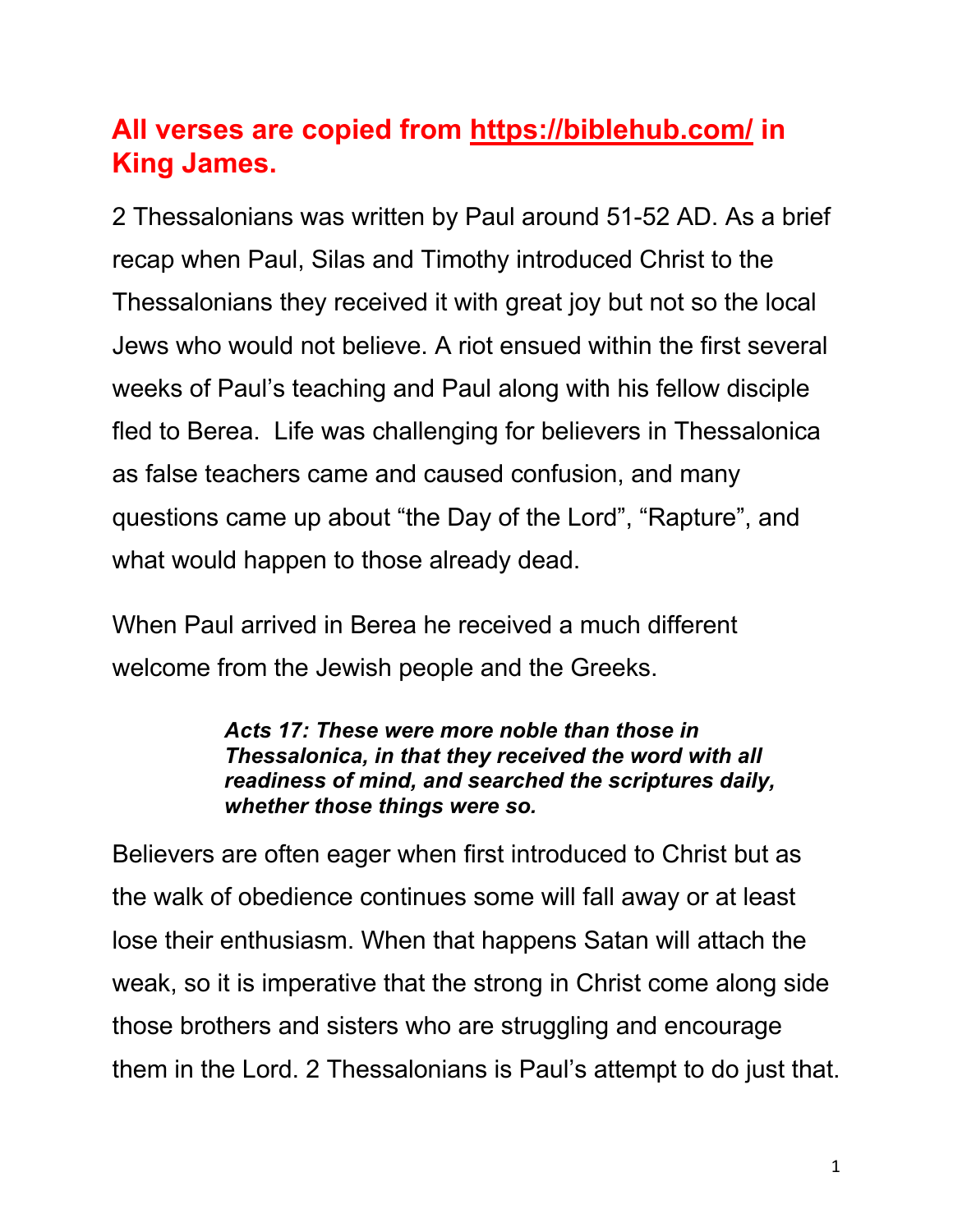# **2 Thessalonians 1**

# **Greetings from Paul, Silas and Timothy**

**(1 Thessalonians 1:1-10; Philemon 1:1-3)**

#### **1Paul, and Silvanus, and Timotheus, unto the church of the Thessalonians in God our Father and the Lord Jesus Christ:**

My apologies for making such a big deal out of a difference that to some is grammatical to others foundational. That is the word in verse 1; "church". If we go to the Strong's Concordance, we will find that word is used in two ways. One is in a fleshly or human sense and that is "an assembly or congregation" which would be what we think of when we think of a local group that gathers to worship something or someone and are all based on man's interpretation of whatever the focus of worship is on.

Then the other meaning or usage is capitalized as it is a proper noun depicting something that is Spiritual in all its aspects even though it is made up entirely of human beings and that is the Church capital C, also called the Bride of Christ or the Body of Christian Believers. I am pretty sure we all understand the difference and why that difference is so important in our studies.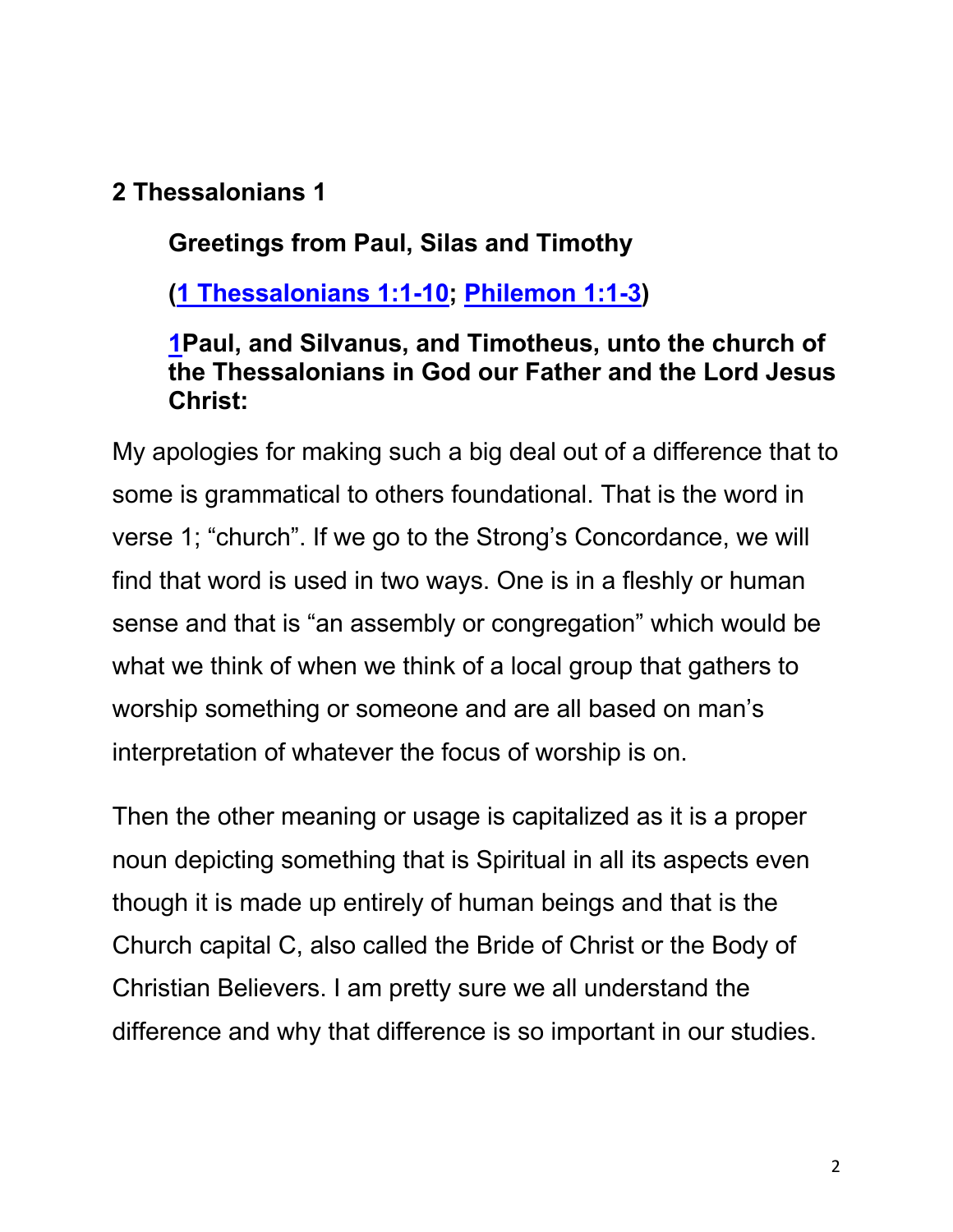Transliteration: ekklésia Phonetic Spelling: (ek-klay-see'-ah) Definition: an assembly, a (religious) congregation Usage: an assembly, congregation, church; the Church, the whole body of Christian believers.

# **2Grace unto you, and peace, from God our Father and the Lord Jesus Christ.**

The author of Grace is God, it is a decision He made and when I say, "He" I am including the Trinity the God Head, the Father, the Son and the Holy Ghost. Each have a specific role in how God extends this Grace to mankind.

Strong's defines Grace as:

```
Phonetic Spelling: (khar'-ece)
Definition: grace, kindness
```
God is not required to extend any "kindness" to mankind, it is an act of His Will, with no mandated response from man. The response from man to God in relationship to God's Will is found in another gift from God to man and that is "free will". God has allowed man "free will" to love God or to reject God. God knew before He created man that many would reject Him and His gift of "Grace" or "Kindness". We have a choice of whether or not to embrace the Creator God or not. Choose wisely!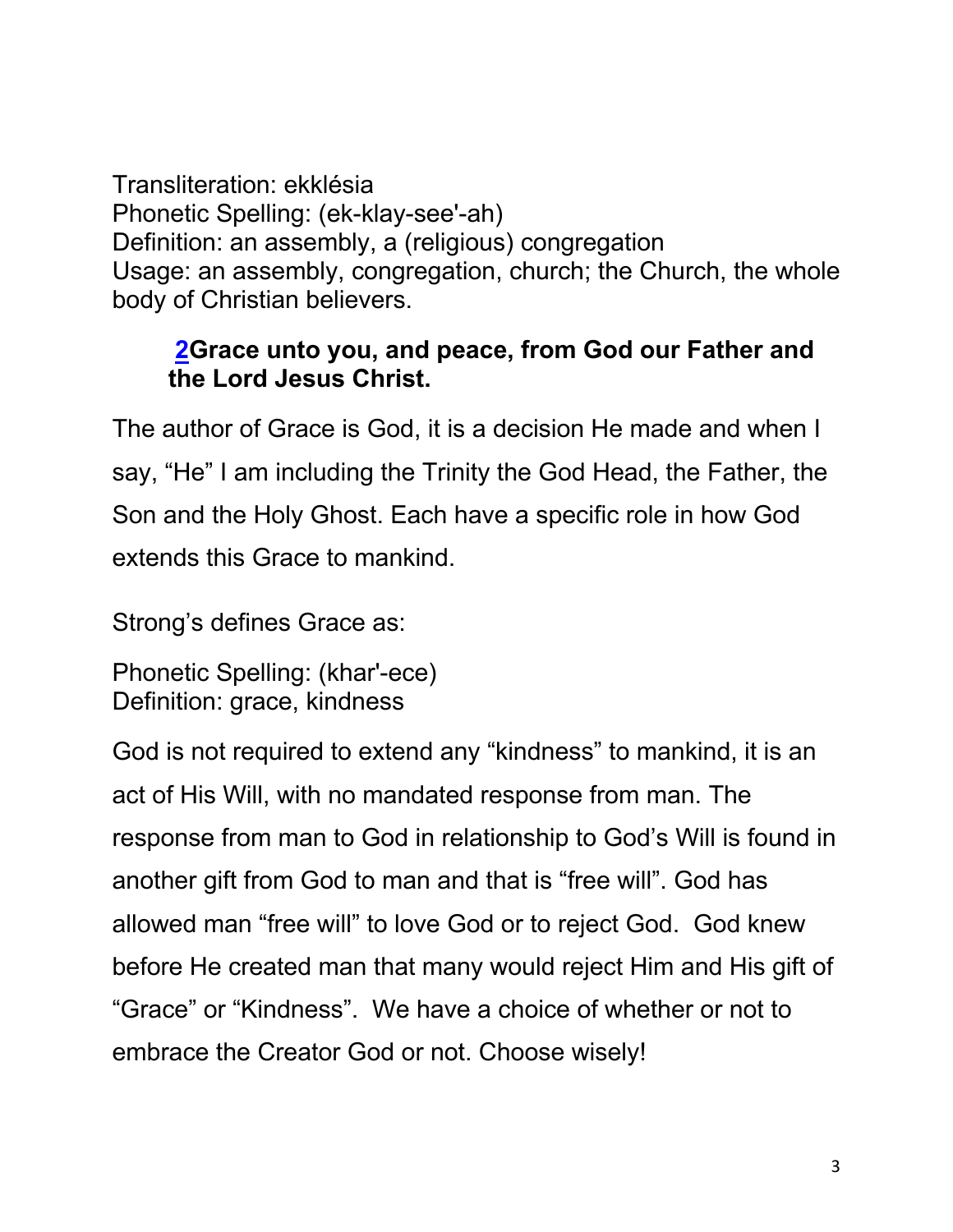# **Thanksgiving for Their Faith**

# **(1 Corinthians 1:4-9; Philippians 1:3-11; Colossians 1:3- 14)**

#### **3We are bound to thank God always for you, brethren, as it is meet, because that your faith groweth exceedingly, and the charity of every one of you all toward each other aboundeth;**

Even under persecution by the local Jews these Christians continued to walk in obedience as their "faith growth exceedingly and charity of every one of you all toward each other aboundeth."

Thessalonica was a major seaport in Macedonia (modern day Greece) and a major Roman Road. It was a perfect place to minister to people passing through and the believers there ministered in that arena even against the push back from the local Jewish Synagogue.

# **4So that we ourselves glory in you in the churches of God for your patience and faith in all your persecutions and tribulations that ye endure:**

The believers in Thessalonica were under constant attack by their own countrymen, as it seems to be going on today. There are vast number of American's and even so-called Christians that are siding with the evil of this world. Astonishing compliant in not only of closing churches at the governments demand but now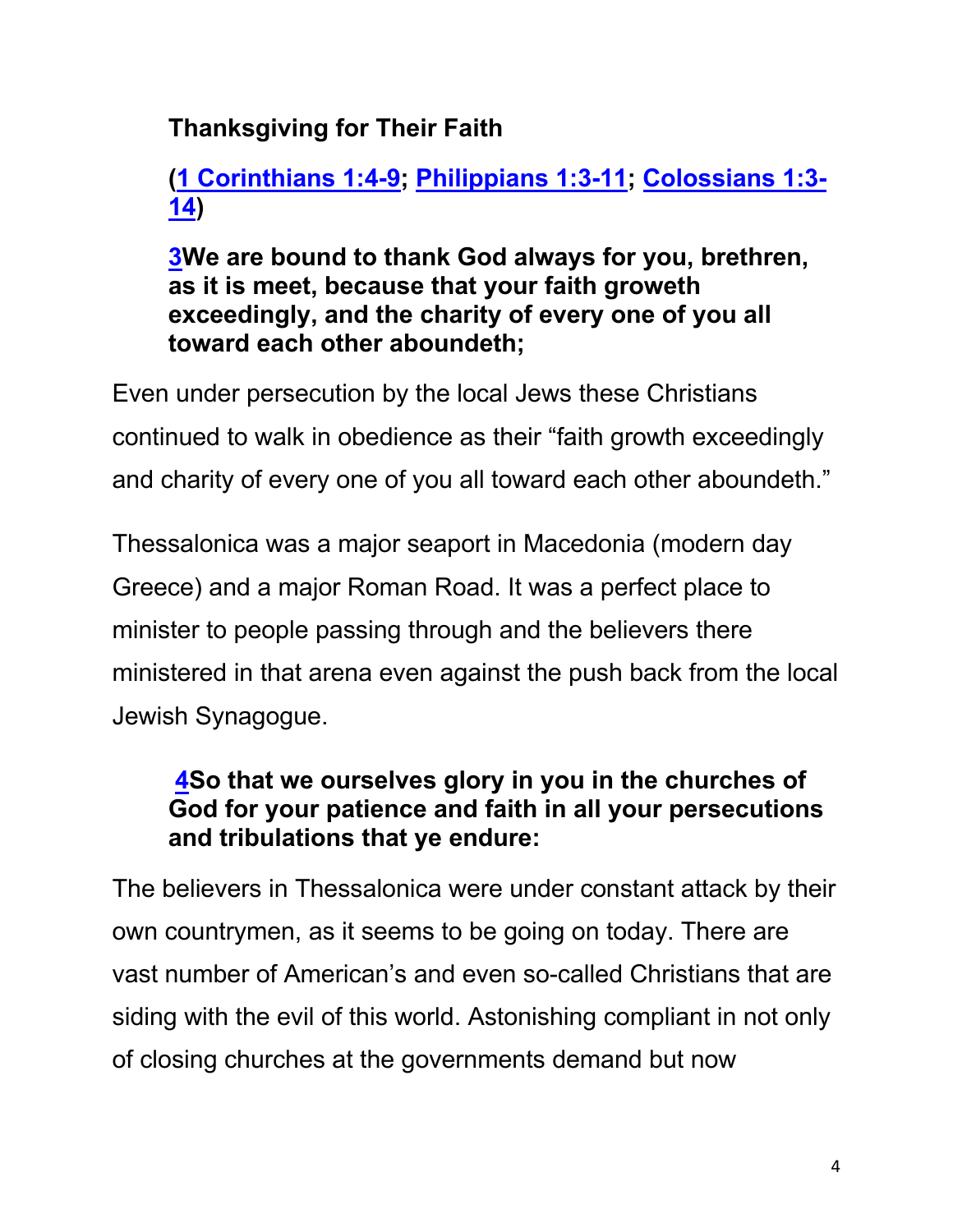encouraging people to take the vaccine putting their lives and hope in the hands of man instead of Christ.

Satan has a map of each of us and our weaknesses, and if God allows Satan to he can sift us.

Jesus told Peter about Satan's request of God about the sifting Peter.

#### *Luke 22:31 And the Lord said, Simon, Simon, behold, Satan hath desired to have you, that he may sift you as wheat:*

Our only hope is in Christ, the Risen Savior of the world. I suggest we abandon all hope in America and put that hope in Christ and Him alone. He is coming soon for His Bride and we must endeavor to walk in righteousness as He has said:

#### *John 14:15 If ye love me, keep my commandments.*

# **Christ's Coming**

#### **5***Which is* **a manifest token of the righteous judgment of God, that ye may be counted worthy of the kingdom of God, for which ye also suffer:**

There is judgement coming, that is a promise from God. Those who chose to walk in righteousness and are persecuted for that walk will see their enemies put to trial and judged according to God's Righteousness. We are required by God to stand in unity with Christ against evil even if that stance bring persecution.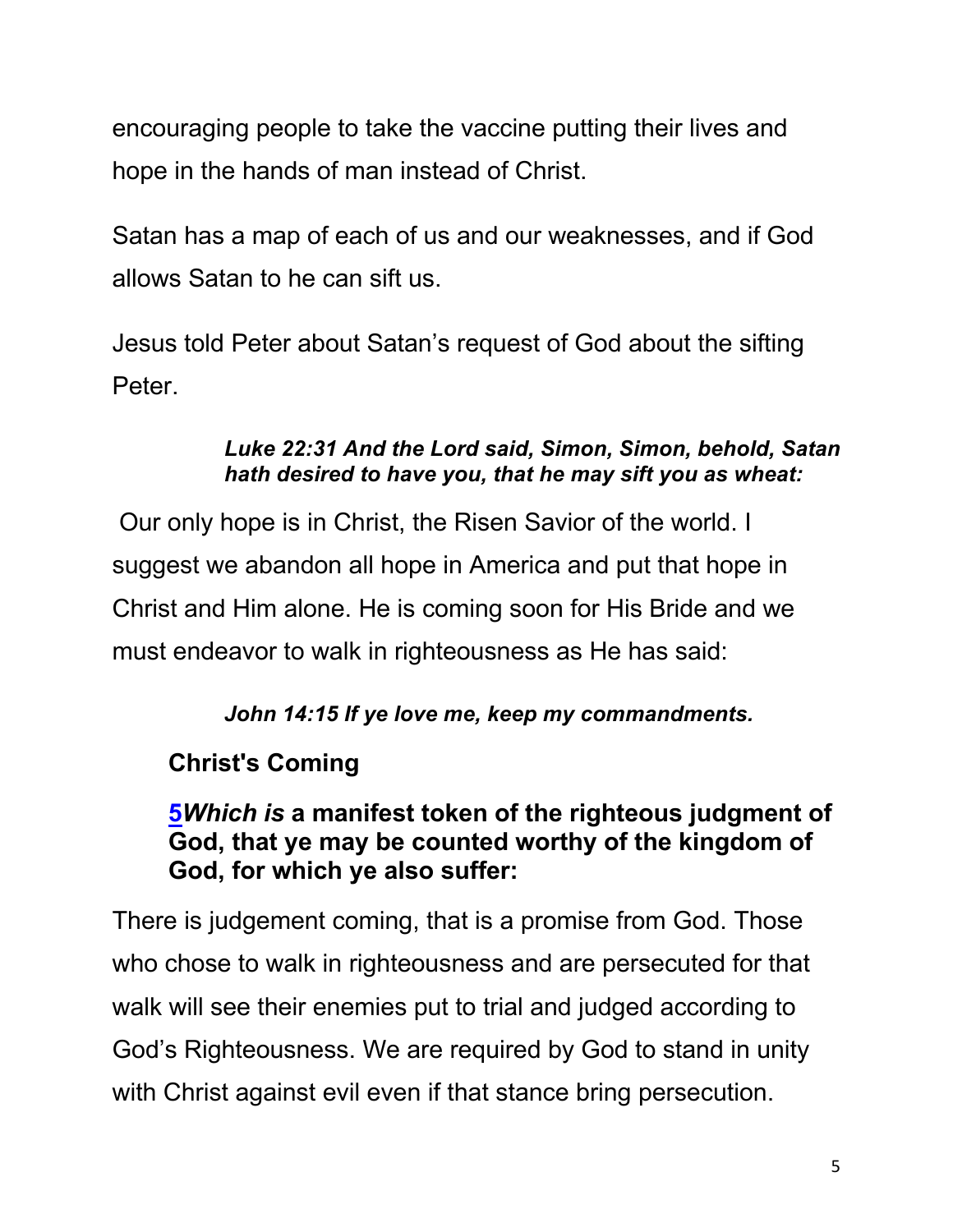Those who persecute you cannot see it but will received that which they deserve from God at judgement.

> *Philippians 1: 27Only let your conversation be as it becometh the gospel of Christ: that whether I come and see you, or else be absent, I may hear of your affairs, that ye stand fast in one spirit, with one mind striving together for the faith of the gospel; 28And in nothing terrified by your adversaries: which is to them an evident token of perdition, but to you of salvation, and that of God. 29For unto you it is given in the behalf of Christ, not only to believe on him, but also to suffer for his sake; 30Having the same conflict which ye saw in me, and now hear to be in me.*

# **6Seeing** *it is* **a righteous thing with God to recompense tribulation to them that trouble you;**

God is Righteous and His Righteousness requires that He judge those who persecute the Bride of Christ and His Son.

# **April 17, 2021**

**7And to you who are troubled rest with us, when the Lord Jesus shall be revealed from heaven with his mighty angels, 8In flaming fire taking vengeance on them that know not God, and that obey not the gospel of our Lord Jesus Christ:**

"To you who are troubled with us" is a reference to the Tribulation or pre-Tribulation saints; those believes who are persecuted by the world, those who hate God.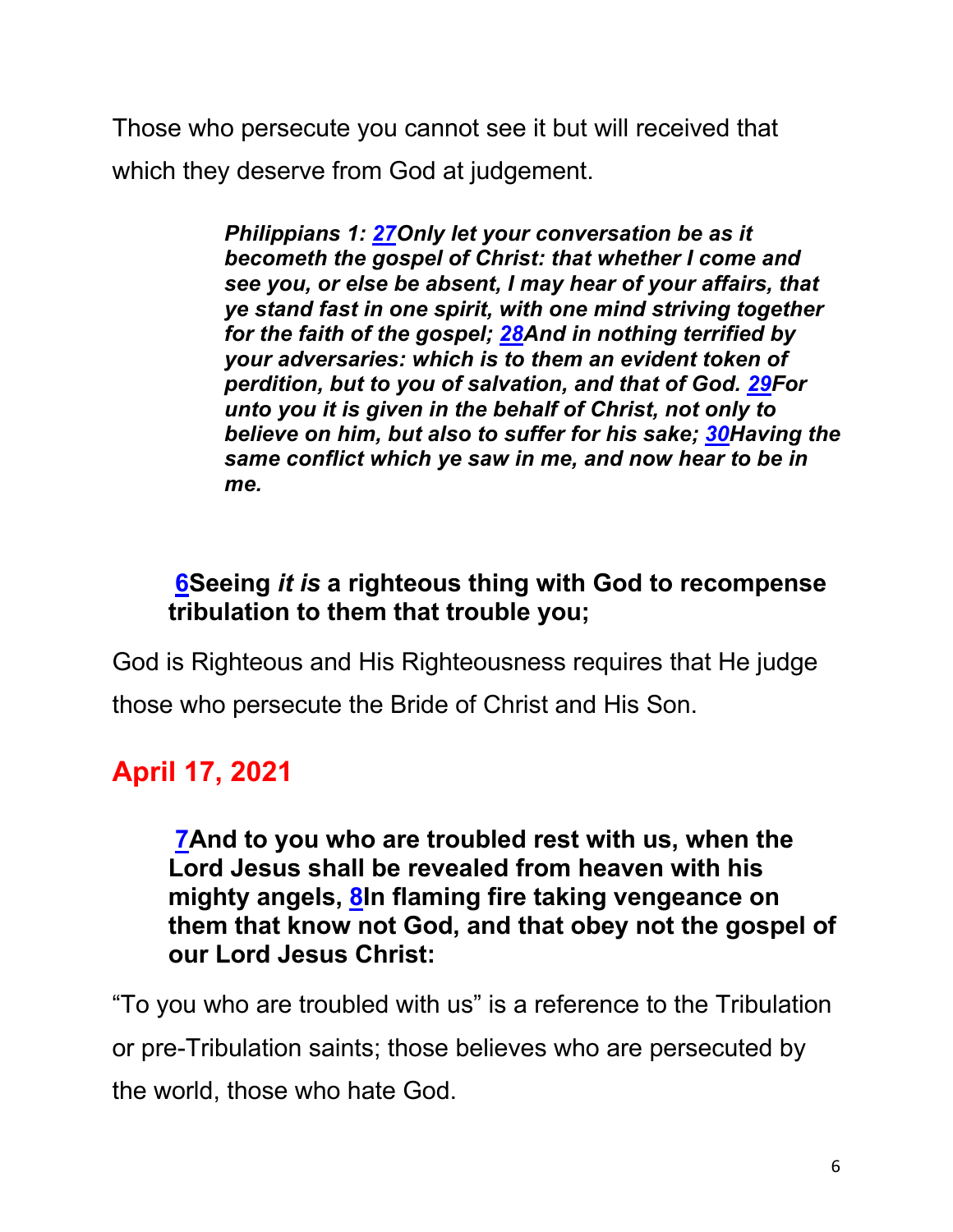There are two phases of punishment that God will deal to those who persecute the Church and His Son. The first is all the plagues and death that God will send on the earth during Tribulation. The types and manner of tribulation that those who hate God will suffer are diverse and painful during the Tribulation. The real pain starts in the second half of Tribulation called the Great Tribulation.

Mankind will suffer as never before, but that is only the prelude to eternal judgement of the adversary. At the end of the millennium, the Great White throne judgement will commence, opening the gates to eternal damnation and eternal punishment for which there is no return.

# **9Who shall be punished with everlasting destruction from the presence of the Lord, and from the glory of his power;**

The "who" in verse 9 are of course those who reject the Savior Jesus Christ for whatever reason and in whatever misguided religion or no religion.

There is no religion or church that has ever or ever will save one single human soul. Salvation comes only from Christ and His Blood on the Cross and His Resurrection. There is no Jesus plus anything, any religion any church any pastor any teacher. It is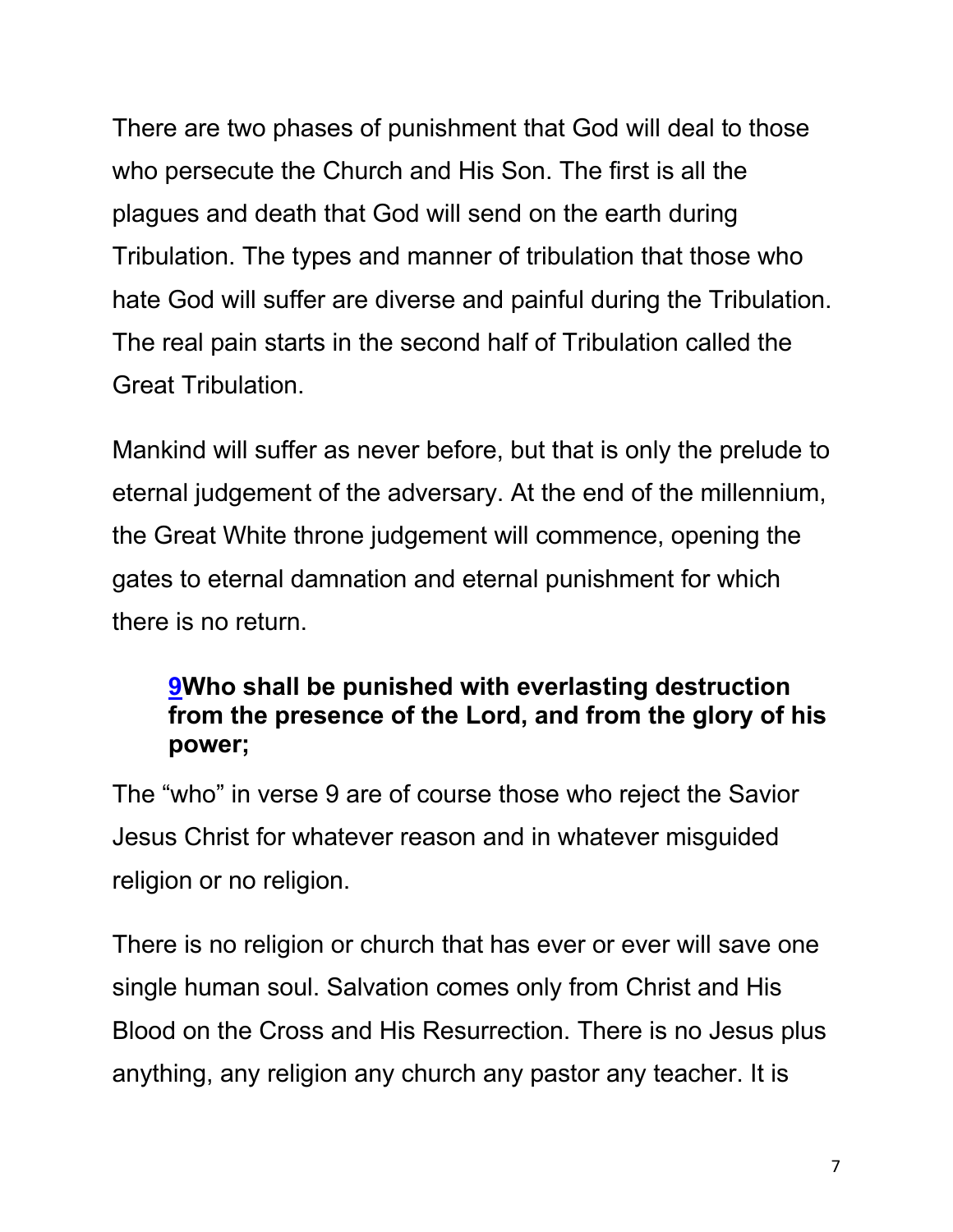Jesus and Him alone that brings salvation to the individual and to the world. All those other things may point to the source of Salvation; churches, pastors, teachers, fellow believers, but they are not salvation in themselves if they are True to the Word of God, then they are messengers of the Good News.

Our lives, the way we speak, the way we treat others should all be an open book of love towards one another. It is observing a true Christian's life that causes non-believers to notice something different. If we look like the world and talk like the world and act like the world, why would anyone in the world say; I want to be like you all. They are like us if we are in the world and look like the world, talk like the world and act like the world. If we look like the world we are failing in our obedience to Christ.

#### **10When he shall come to be glorified in his saints, and to be admired in all them that believe (because our testimony among you was believed) in that day.**

Every day is a Good Day to Glorify Jesus in we His Bride, members of that relationship worldwide as we daily celebrate His triumphant resurrection from the Grave. The first resurrected to enter eternity from life as a human being; transformed by God to His eternal state.

# **11Wherefore also we pray always for you, that our God would count you worthy of** *this* **calling, and fulfil all the**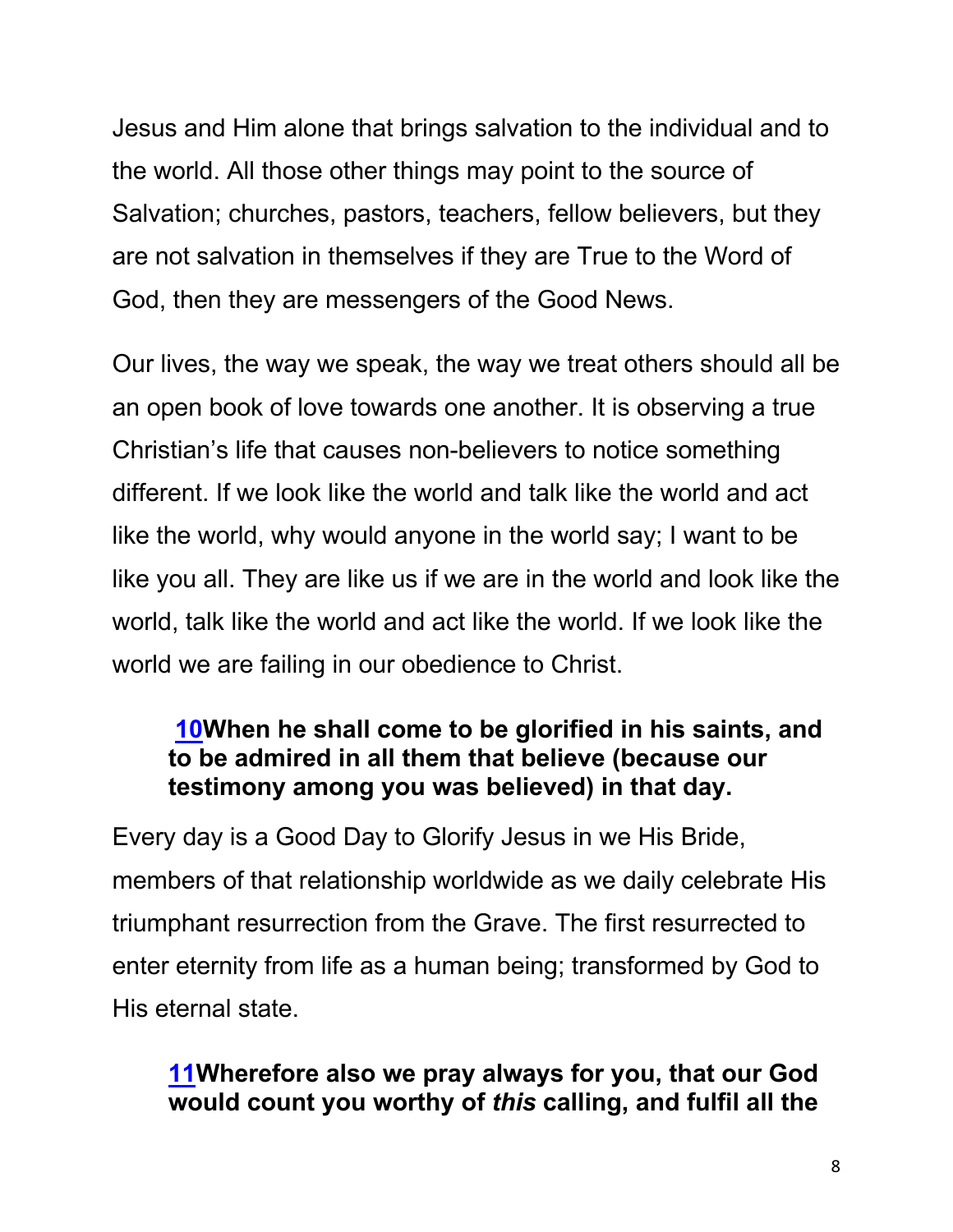#### **good pleasure of** *his* **goodness, and the work of faith with power:**

We have brothers and sisters in Jesus around the world the other parts of the Bride of Christ that are enduring real persecution for their beliefs. It is a righteous commandment by Christ that we love them and pray for them as Paul is stating. We can pray that God would count them worthy of the calling on their persecution to Glorify God with their very lives. We can pray that same prayer for our fellow countrymen and woman that we would be counted worthy of any persecution we may endure before Jesus returns. We too one day may suffer persecution; it is often when things land on our own doors step that we finally realize the pain and suffering others have endured for years. Pray for our brothers and sisters around the world that they would feel the might arm of God in their situation and not faint but show themselves worthy of the calling of Christ Jesus.

#### **12That the name of our Lord Jesus Christ may be glorified in you, and ye in him, according to the grace of our God and the Lord Jesus Christ.**

We can barely take a step in our walk with Christ that is not first born out in Grace. None of us could even utter the name of Christ due to our sins if it were not for Grace that "favor" that God has shown us. We are nothing but sinners, saved by Grace.